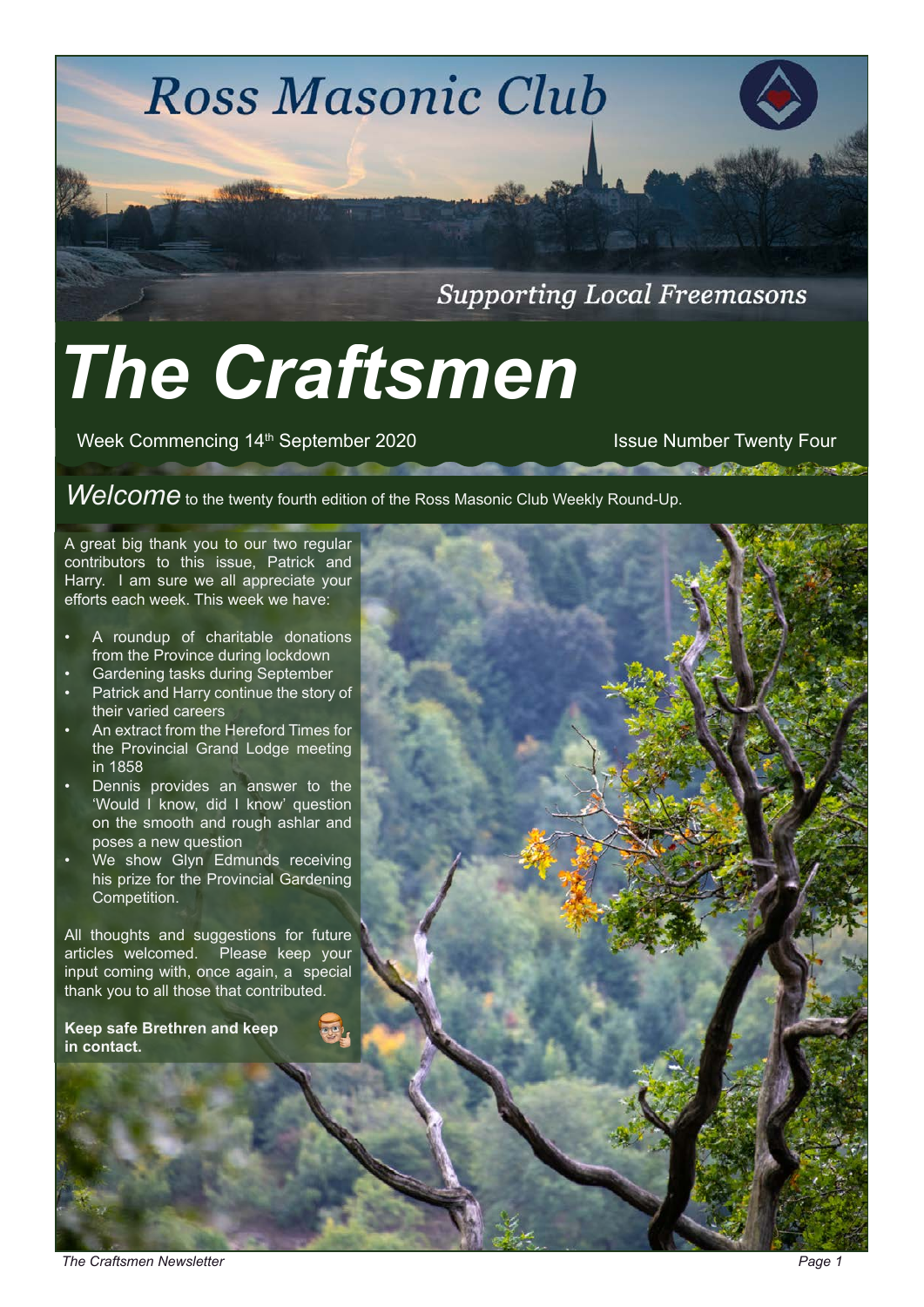### *Keeping in Contact and Staying Sharp Facebook*

A weekly Round Up of Local Reference on Social Media

# *Herefordshire Freemasons Six months of Lockdown*

#### *An extract from the Herefordshire Masons Facebook Page*

During the past six months, Herefordshire Freemasons have been busy working hard to support various organisations throughout the county with donations totalling in excess of £24,000. This brings the total donated to local charitable causes in 2020 to over £114,000. Michael Holland, the senior Freemason in Herefordshire said, "We've had to suspend our regular meetings during lock down, but we've been using online communications to keep in touch and to ensure that we continue our support of local causes."

During the past six months Herefordshire Freemasons have supported Breast Cancer Haven;

Herefordshire 4x4 Response Team, a group of volunteers who offer their driving skills, to support the local community in times of need;

For the Love of Scrubs, helping Davina Diamond's group of volunteers to produce scrubs, scrub bags, scrub caps and headbands for the NHS, and local community;

West Mercia Women's Aid, who have recently refurnished two houses, enabling the refuge to house abused women in a safe and secure environment;

Burghill Community Academy to refurbish the play areas at the school;

St Martin's Church Food Bank to help buy supplies for the bags of food they provide to those in urgent need;

Vennture's night-time Street Pastors who help distressed people on the streets of Hereford, by providing First Aid and counselling;

Ross Community Development Trust with their good neighbours scheme and their early lockdown campaign to encourage the wearing of washable face coverings;

The Marches Counselling Services with the purchase of computer equipment to enable their counsellors to communicate with their clients;



Riding for Disabled to help purchase a new horse for the centre;

Herefordshire County Hospital, by donating four Samsung Galaxy A tablets to enable patients being treated at the hospital to stay in touch with loved ones.

The amounts donated to each of these good causes range from just under £1,000 to well over £3,000.



Full details of all the donations can be seen on the Freemasons website <https://herefordshiremasons.org.uk/recent-news/>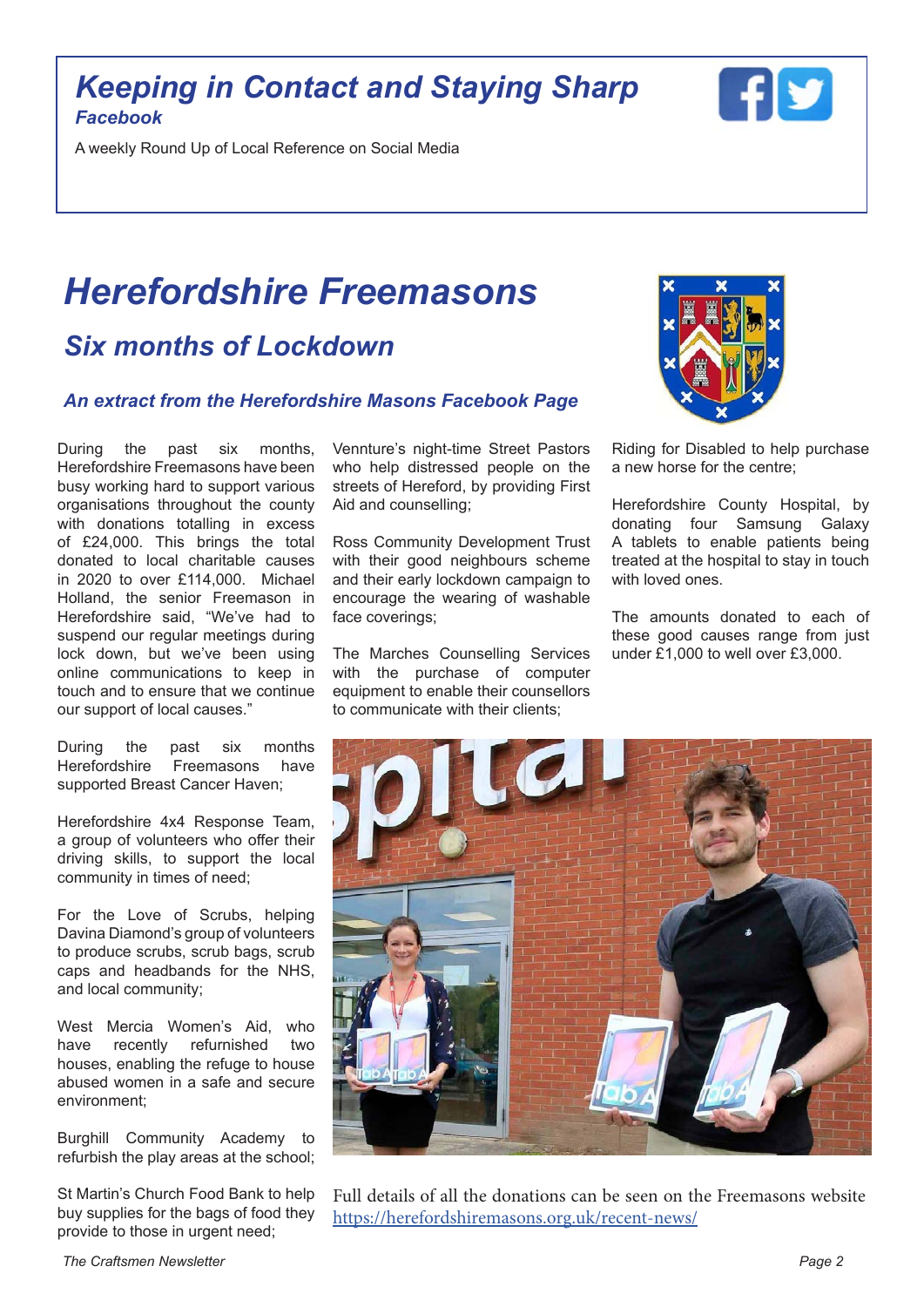

Reprinted from the Gardeners World website [https://www.gardenersworld.com/what-to-do-now-september/](https://www.gardenersworld.com/what-to-do-now-july/)

#### **Flowers**

- Plant wallflowers, pansies, forget-me-nots and other spring bedding in pots and borders
- Collect ripe seeds from your favourite flowers and store in labelled envelopes, ready to sow in spring
- Plant up containers for autumn interest, using cyclamen, heathers, heucheras and other colourful bedding plants
- Bring any houseplants that you moved outside over summer back indoors, before temperatures start to drop
- Lift, divide and replant congested clumps of perennials, such as achilleas, once they finish flowering
- Apply vine weevil control to pots if plants show the tell-tale sign of notched leaf margins
- Fill any gaps with late-flowering perennials, such as sedums, to provide nectar for pollinating insects into autumn
- Plant spring bulbs, including crocuses, daffodils, hyacinths, bluebells and snake's-head fritillaries in pots and borders
- Take cuttings from fuchsias, salvias and pelargoniums
- Keep summer bedding flowering in hanging baskets and pots until the first frosts by deadheading and feeding regularly
- Trim conifer hedges to neaten them up and control height
- Leave sunflower seedheads in place for birds to feed on

### **Fruit and Veg**

- Sow hardy greens, such as kale, land cress, pak choi, mizuna, lamb's lettuce and mustard, for winter pickings
- Prune out all the fruited canes of summer raspberries, cutting down to the base, and tie in new canes to supports
- Pot up herbs, such as chives and parsley, and place on a sunny windowsill to use during winter
- Start sowing hardy varieties of broad beans and peas for early crops next year
- Plant onion and shallot sets in a sunny spot, 10cm apart, with the tip just showing above the soil
- Cut away any leaves covering the fruits of pumpkins, squash and marrows to help the skins ripen in the sun
- Plant saffron crocus bulbs (Crocus sativus), so you can harvest your own saffron this autumn
- Pick apples and pears before the wind blows them down, and store undamaged fruits if you can't eat them fresh
- Store chillies by threading the stalks onto strong cotton or wire and hanging up to dry somewhere warm and dry
- Cut off trusses of unripe outdoor tomatoes before the weather turns cold, then ripen them indoors
- Lift maincrop potatoes, dry off and store in hessian or paper sacks, in a cool, dark, wellventilated place

### **Greenhouse**

- Plant prepared hyacinth bulbs in pots or hyacinth glasses, for fragrant indoor flowers at **Christmas**
- Take down greenhouse shade netting or wash off shading paint by the end of the month, as light levels start to fall
- Stay vigilant for pests and diseases in the greenhouse, and treat any you find immediately
- Plant dwarf spring bulbs in pots, including irises, crocuses, chionodoxa and scilla, for early flowers
- Pot up tender perennials, such as fuchsias and osteospermum, from summer displays and bring indoors before temperatures drop
- Repot moth orchids after flowering if they look like they're about to burst out of their pot
- Water houseplants less frequently and move them off particularly cold windowsills at night
- Plant hippeastrum (amaryllis) bulbs in pots for spectacular flowers over the festive season
- Plant Anemone De Caen corms for a vibrant indoor display in early spring
- Pay close attention to greenhouse ventilation, shutting vents on cool nights
- Check greenhouse heaters are in good working order
- Maintain good plant hygiene, picking off faded blooms and dead leaves before fungal diseases can take hold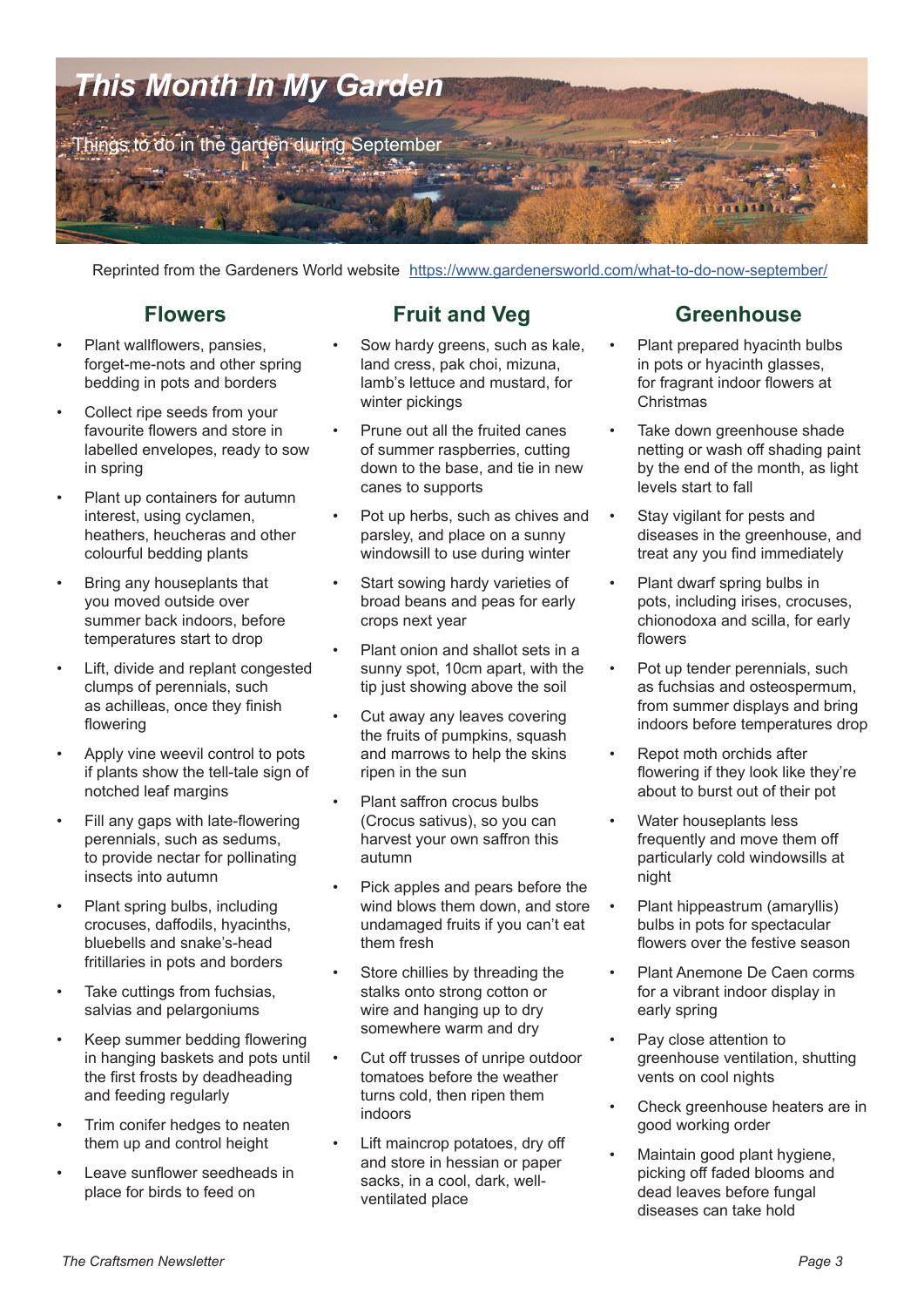# *Patrick Eyre continues to recount his career moves. There's more than one way to earn a living Part 8*

Michael's car was parked overnight on his petrol station forecourt and when we got in I held my breath as he turned on the ignition. If you read my piece last week you will understand what I'm talking about.

We had visited his workshops on the first day of my visit to Northern Ireland and I was suitably impressed with what I saw. He only employed one full time welder/ mechanic who at the time was inside a mixer drum re-blading it, but there were several other trucks waiting to be attended to outside. The reason I had Michael in my sights as a future agent was because he was known to most of the people engaged in the ready-mixed concrete industry in both the north and south of the country. We covered a lot of ground and I was introduced to a number of his customers who seemed to be pleased to see a representative from England who had taken the trouble to visit their country under the present circumstances.

The company I worked for produced a great deal of sales literature and I had brought a lot of it with me. It was of the highest quality, and very informative and I was happy to leave some with them.

It was a Friday and an early start put us on the road to Dublin, and I was not surprised at the number of times we were stopped by police or British soldiers before we crossed the border with Michael going through his routine "Councillor Michael Mc'Iver and I'm carrying". It was just a two-way road to Dublin but we made good time to take Michael's customer out to lunch. A pint of their best Guinness helped the meal go down and gave me the chance to talk about what I could offer his ready-mixed concrete business including the truck mixer mounted concrete conveyor with all its advantages.

I must say I was taken aback when he ordered one purely on the strength of the photographic literature I had shown him but I thought he would change his mind once I mentioned it

came as a package with the mixer **The Craftsmen Newsletter Page 4 Page 4 Page 4 Page 4 Page 4 Page 4 Page 4 Page 4 Page 4** 



unit as the drive system had to be compatible. But he didn't change his mind, and said he would be sending a Hino chassis/cab over to Hatfield when all the kit was in place. I learned that Michael's customer had a share in a business that assembled the Japanese Hino truck in Ireland which was sent over in kit form from Japan.

The experienced eye will note that the mixer drum is quite small; probably about 5m<sup>3</sup> capacity, and is sitting on a 8-wheeler chassis. Probably a legal configuration but totally impractical in the UK. A British Leyland 6-wheeler chassis would take a  $6m<sup>3</sup>$  drum quite legally with a much improved payload and still within the 24 ton legal weight limit, as well as complying with individual EU axle weight regulations.

During lunch Michael received a message that one of his customers in Cork would like to talk some business with him whilst he was in the Republic but it would have to be the following day which was a Saturday. Michael said there could be a business opportunity for me too and would I like to accompany him. Naturally it would involve an overnight stay for us both, but I had planned to be back home this very day and it was not possible. In the event I hired a Hertz car and made my way to Belfast in the hope of catching the 10pm shuttle back to Heathrow. For many years I had always promised to be home at the weekend, Monday to Friday belonged to the company day or night, and

because I spent so much time on my travels in the UK or overseas it was only fair to my wife and family I made the airport by around 9.30pm. The shuttle in those days was a walk on and off service, so as long as you arrived for your flight in time to buy your ticket you were OK to board. The journey from Dublin to the border went without incident but I was stopped several by either police or soldiers. I thought it could because the car had Republic number plates.

Like you can do today, the car could just be dumped at the Hertz desk, but all the way home I was thinking Northern Ireland is no place for me to be knocking on doors, the agency arrangement has to work, and Michael Mc'Iver will be the man to help me set it up. Although my MD will have the final say!!

A word about my move back to Maidenhead and how it involved my wife. When we previously lived in the town my wife was employed as the Head-Housekeeper at a multi room hotel which was part of well known hotel chain. When we moved to Halesowen she took over the same roll at one of their hotels in Birmingham. She had always hoped that one day she would own a hotel or guest-house of her own, and to that end we had purchased a large detached house with all the potential to make this happen, and I will keep you informed as we go along.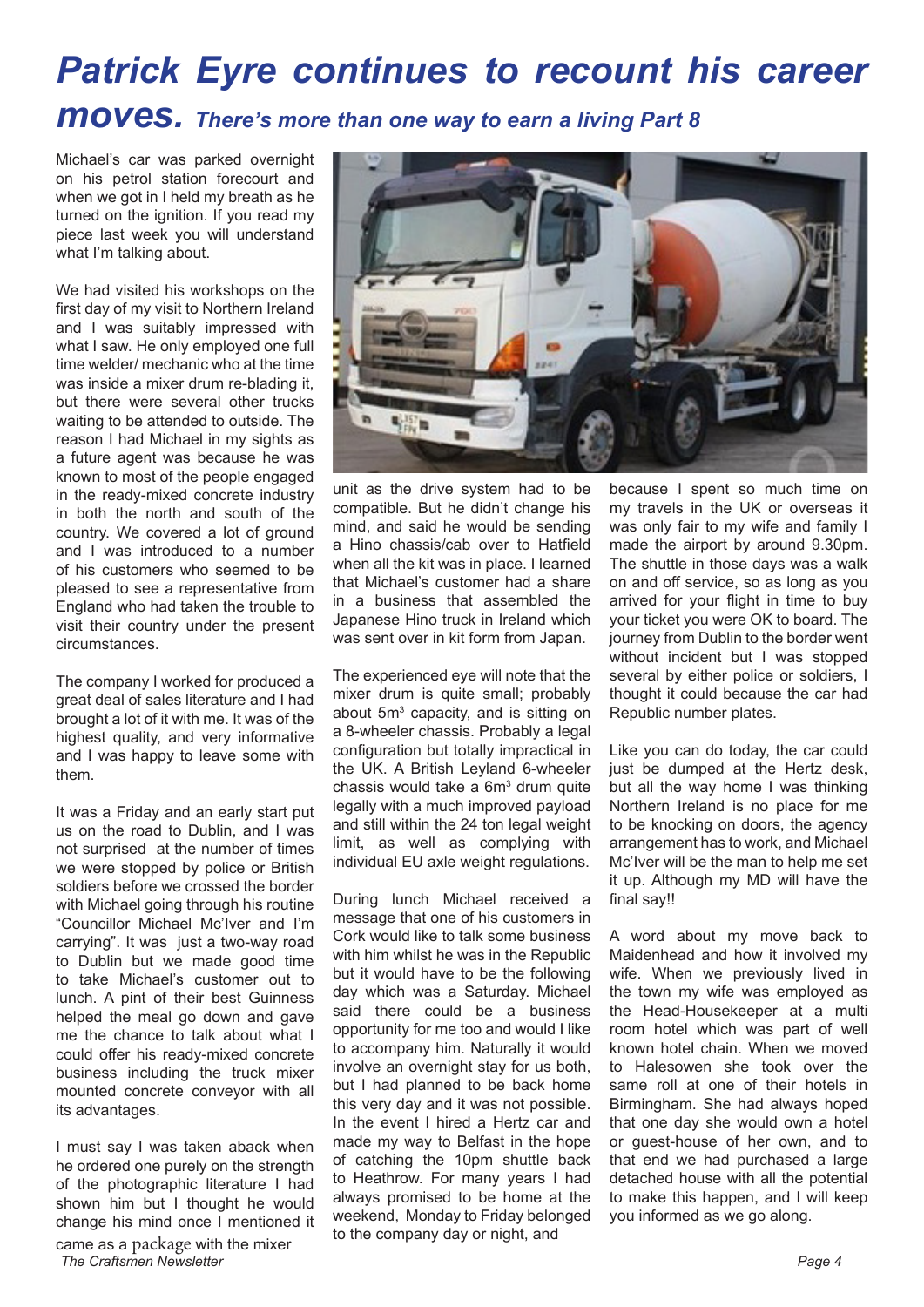### **Would I know the answer? Did I know the answer?**

*By W.Bro. Dennis W. Roberts, PAGDC Group Leader Information and Guidance Group*

*Last time I asked What is the significance of the Rough and Smooth Ashlars and what do they symbolise?.*

The Rough and Smooth Ashlars, along with the Tracing Board, are the three immovable jewels which are on display when a Lodge is open. An ashlar is a square hewn stone intended for building purposes. It is not necessarily in the form of a cube, with all sides and faces equal, although that is how we most often see it presented in our lodges.

The stone is hewn out of the quarry and passed to the Entered Apprentice to work, mark and indent on. To do this he would have used his working tools, being a rule, gavel and chisel. His duty is to prepare it for the hands of the more expert workman, who would be responsible for perfecting the stone for its intended purpose. But since we are not all operative masons we draw different lessons from these jewels.

In this sense the rough ashlar is said to represent man at the start of life, when he has his natural wits, but no learning. Adults in his life are responsible for educating him so that he becomes a fit member of civilised society.

The perfect ashlar represents the ultimate product of this effort. It is a stone of true die or square, fit only to be tries and testes by the Square and Compasses. It represents a form of perfection that might be achieved by a good man in his later years, after a life in which he has demonstrated virtuous and pious behaviour, to be tried by the Square of the Great Architect of the Universe's Word and the Compasses of his own conscience.

The immovable jewels therefore teach us about our progress through the Degrees of Freemasonry as well as through the design of life, as we pass from inexperience of youth to the wisdom of age.

For next time, let me pose the question What is the significance of Reverence or Fidelity Signs? Thumb Up or Down? What does your Lodge do?

You can always check your thoughts by visiting 'Solomon' of course!

<https://solomon.ugle.org.uk>

By Dennis Roberts - Group Leader Information and Guidance Group e-mail: [roberts.greeba@btinternet.](mailto:roberts.greeba%40btinternet.com%20?subject=Solomon) [com](mailto:roberts.greeba%40btinternet.com%20?subject=Solomon)

### *Glyn's Glorious Garden Gains Gardening Glory*

*VW Bro Graham King Deputy Provincial Grand Master presents Glyn with his prize.*

#### *VW Bro Graham King Deputy Provincial Grand Master writes on the Provincial Website.*

Many thanks to all those brethren who submitted entries to the Provincial Gardening Competition 2020. When we suggested this competition, we were uncertain as to whether people would respond in any number. However, we have been encouraged by the number of participants and by their efforts.

We feel and hope that, if people would like to do this again, we are more than willing to run a similar event next year. We would probably have a different theme as this year's subject was all about what people had been doing during the Covid 19 Lockdown. I would like you to think about next year and what a possible theme could be. So have a think and contact me with any ideas.

This year we received a total of 19 entries, all of a very good quality and covering many aspects of this summer's unusual circumstances. Covid 19 certainly changed many things and the way we approach daily life. The high standards of each entry certainly set our judges a difficult challenge to select the winners, many hours were spent deliberating and they finally selected the three prize winners.

There were 19 entries from members of the Province included entries from our own John Mole and Alastair Ross.

**1st Prize** Bro Peder Nielsen - St Peters Lodge Bromyard

**2nd Prize** W Bro Paul Sabel - Dean Waterfield Lodge Hereford

**3rd Prize** W Bro Glyn Edmunds – Vitruvian Lodge Ross-on-Wye



*VW Bro Graham King Deputy Provincial Grand Master presents Glyn with his prize.*

Further details can be seen on the Provincial website [https://](https://herefordshiremasons.org.uk/provincial-gardening-competition-winners/ ) [herefordshiremasons.org.uk/](https://herefordshiremasons.org.uk/provincial-gardening-competition-winners/ ) [provincial-gardening-competition](https://herefordshiremasons.org.uk/provincial-gardening-competition-winners/ )[winners/](https://herefordshiremasons.org.uk/provincial-gardening-competition-winners/ )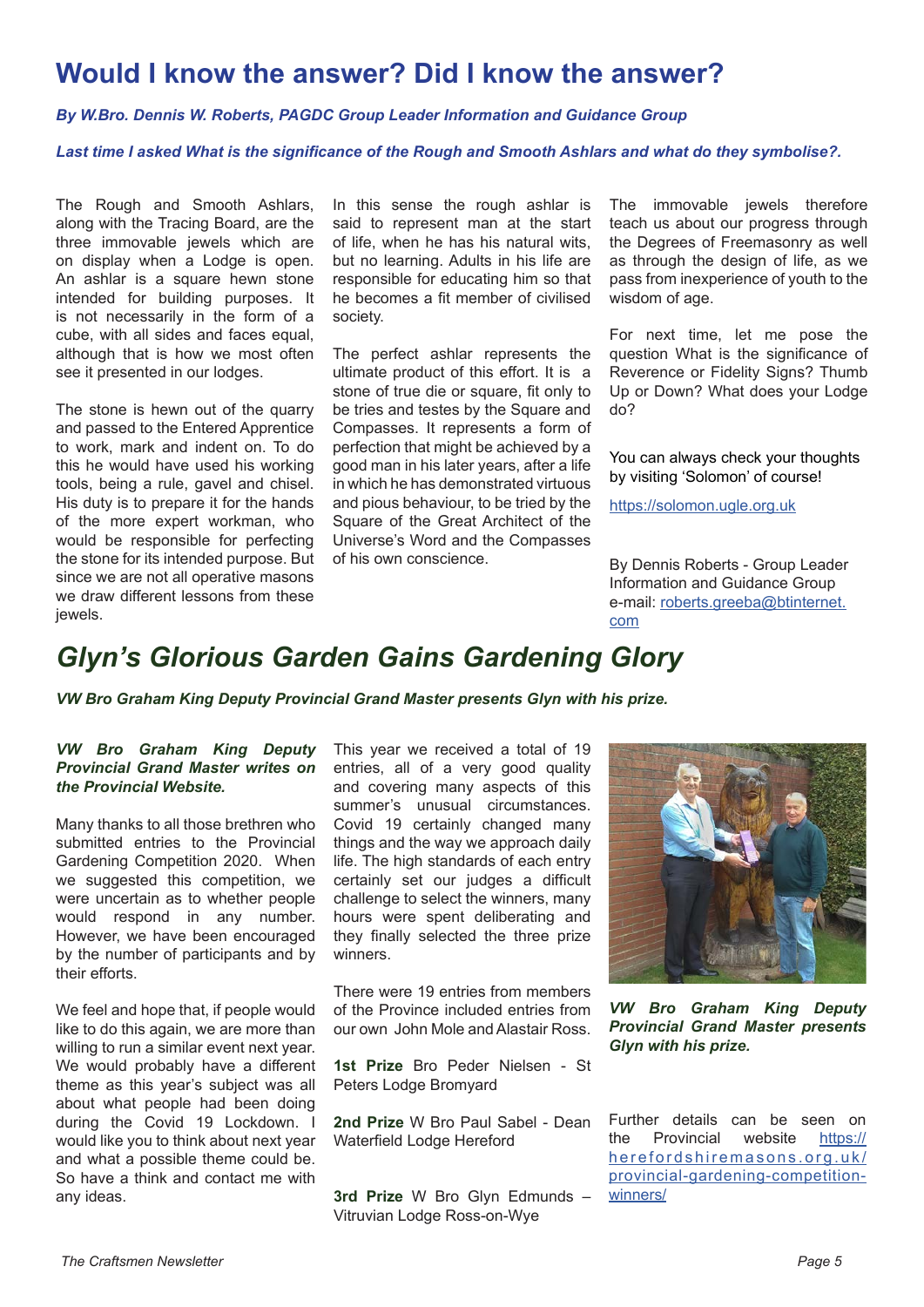## *Harry's in Hot Water! (Part VI) The further adventures of Harry Holwell*

I carry on my saga still in the<br>Sevchelles carrving out ocean carrying out ocean surveys of the approaches to Mahe the main island of the group. We were always kept busy on-board. Besides the survey we also had all the routine maintenance required to keep a ship at sea working. I have said earlier, we did carry a doctor on-board and on occasion he sailed with us. On one of these occasions when he was on-board we answered a distress call from a Chinese fishing vessel. It had run aground off one of the islands. On arrival we found it was aground on one of the reefs about half a mile from shore and the closest we could approach was about two thirds of a mile. We launched our rescue boat, a large Avon rubber craft with a large engine. The sea between ourselves and the stranded fishing consisted of very big surf-like rollers. The craft had a crew of four. On its first attempt to approach the fishing craft it was turned over. The crew eventually managed to right it and eventually drew alongside the stricken boat. The vessel had a crew of ten. We were able to rescue them all, although one of them had a very serious skull injury with brain showing, he was unconscious. We returned them all to Mahe. They were all eventually repatriated to China. Even the injured man made a miraculous unexpected recovery with a plate in his skull.

By this time we were fast approaching the point where we would be sailing onwards to Singapore. I had to make a couple of decisions at this point. Firstly did I want to convert to becoming a Survey Recorder. This was no. I was preparing to leave the Navy and even if l hadn't I still don't think I would have joined the survey Navy. They do visit out of the way places but they also spend a considerable amount of time at sea, even compared with the regular Navy. I also had to decide whether I wanted to do the return journey home on the Beagle. That is, when we arrived in Singapore the ship was due a short maintenance period over Christmas. I was due to fly home during this period.

If I volunteered I could have rejoined the ship and sailed home carrying out the second part of the Seychelles survey and another couple of small surveys on route to our home port of Chatham. I decided that I would not rejoin the ship. I had only been married a short time and then I was away for almost 18 months. It was not fair to Sue. I had also decided it was time to commence my career as a Police Officer.

We finished our first part of the Seychelles survey and it came time to sail onwards. It was now December and I was due to take an RAF flight home from Singapore. We arrived in the port and before I knew it I was all packed up and leaving the Beagle. It was now 23rd December 1971. We were awaiting our departure at Changi. The VC 10 aircraft broke down, "foreign body" in the engine. They put us in a hotel overnight and we flew out British Airways the following morning. It was all panic as I had to send off a telegram to Sue cancelling her travelling to RAF Brize Norton to meet me. I arrived home in Chatham late on Christmas Eve to both Sue's and my own relief. I had a couple of weeks leave. I then had to report to Dryad training base for a Radar course. I had to take a short course for advancement. I then went off to join a new ship in Chatham for refit. This was HMS Llandaff, a Radar picket Frigate.

I recall this being a very busy time. I had put a report in to leave the Navy. I had to give a year's notice. I also had to decide which Police force to join. Sue and I did this in a very scientific way. We decided which area we wanted to live in and this was midway between Exeter and London. We circled the map, closed our eyes and stuck a pin in the map. Wiltshire was the choice. I wrote off to them. The next thing I had to take an exam in Rochester police station. I passed this and the Sergeant then tried to convince me to join the Kent force. I declined. A couple of months later I had to go off to Devizes for an interview.

I only had one suit at this point in my life, a navy blue pinstripe three piece. I'd had it made and worn it once on my wedding day. I stayed in the Bear Hotel, Devizes. The following morning I put on my suit to find my trousers fitted on the waistline fine but my thighs and calves had expanded somewhat. I made it to the interview and passed It despite my very tight trousers and squeaky voice!!!!.

This was in November 1972. Sue was now pregnant, expecting our first child. I received my date for leaving the navy, it was to be the following May. I notified Wiltshire Police and the fact I would require a police house to live in. This was a requirement at the time in the police. I found I was to be posted to Swindon. Lorraine was born in March 1973. I left the Navy on the last Thursday in May, we moved house on the Friday to Swindon. The following Monday, 3rd June, I reported for duty in Devizes. This was to collect uniform, complete formalities and a short induction to the Wiltshire force. The following Sunday afternoon off I went to Chantmarle police training unit in Dorset.

This was a shock to my system. It was a very tough course with lots of exams and tests. We had to learn word for word our powers and definitions of offences. We would be at school all day and spend most of the evening studying before a couple of pints and then bed. There was also lots of time for sport and cross country runs on a regular basis plus swimming and lifesaving. After thirteen weeks I passed out and Sue came down to watch the ceremony. I then went home to Swindon with Sue to start our real married life together. I had the long weekend off and was due to report to Swindon police station at 4pm on the following Tuesday.